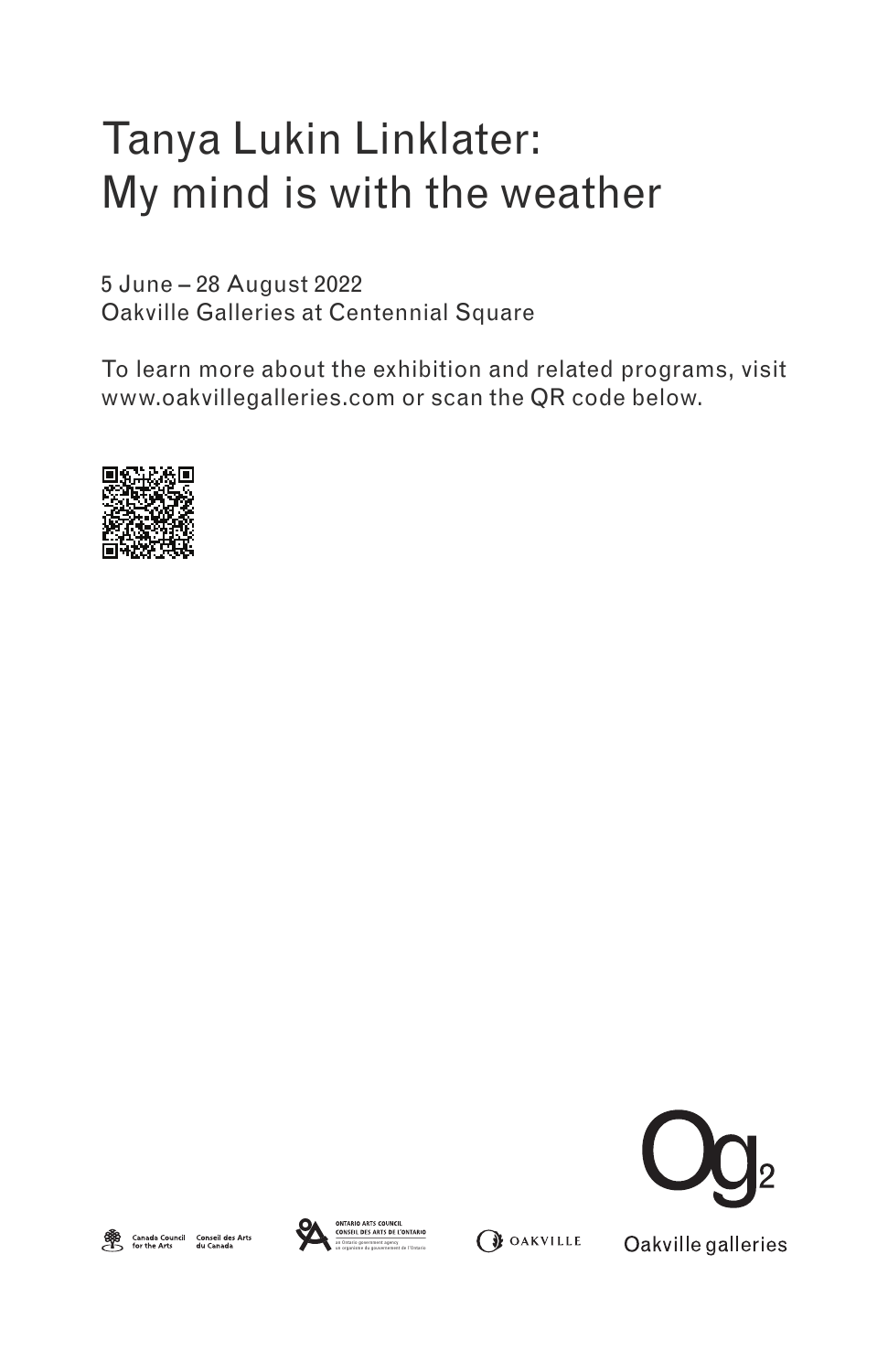*My mind is with the weather* is presented in partnership with the Toronto Biennial of Art, a free city-wide art event taking place across the city and GTA from March 26 to June 5, 2022. It has been organised in collaboration with the Southern Alberta Art Gallery and the Contemporary Art Gallery, Vancouver. An exhibition catalogue with new writing is due to be published in the spring of 2023.

Oakville Galleries gratefully acknowledges the ongoing support of the Canada Council for the Arts, the Ontario Trillium Foundation, the Ontario Arts Council, an agency of the Government of Ontario and the Corporation of the Town of Oakville, along with our many individual, corporate and foundation partners.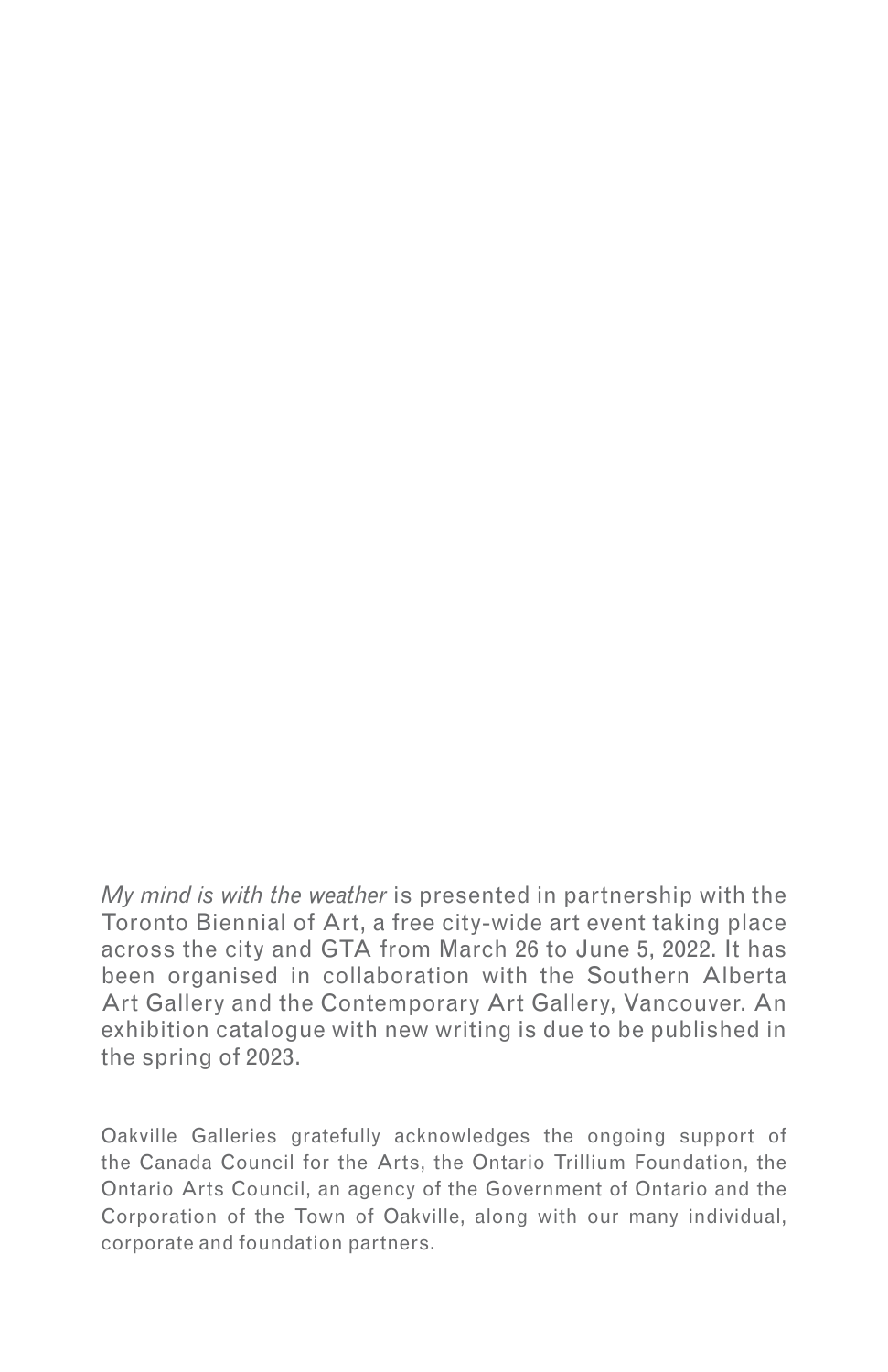## My mind is with the weather

Consider the importance of breath. The quiet act of breathing when a person is at rest usually goes unnoticed, yet it is fundamental to life. It also links us inextricably to our shared environment, to the bodies of other species. With each breath, we inhale the respiration of trees, linking us into a circulatory system of extra-human connection that spreads outwards from deep roots up into the clouds. If one thing marks our current moment, it is surely a heightened awareness of breath, and how it might be taken away—by an unseen respiratory illness, by acrid smoke from burning forests, and by the violence of injustice.

When encountering the work of Tanya Lukin Linklater, one is brought back repeatedly to an awareness of breath. We see the artist breathing silently alongside Alutiiq and Unangan belongings in a museum's storage collection. We hear the breath of dancers as they move, in quiet concentration or exhaling sharply to rhythmic stepping across the floor. The sense one gets from the work is that breathing—having the space to breathe, an attention to breath—has a particular vital significance that goes beyond a mere function of the body. This is so not just with breath, but also movement, song, sound, silence, being together, and being in nature. In Lukin Linklater's work, these "small" moments—often overlooked are emphasised as a vitally important means of protection, a way to withstand the ongoing colonial violences to which Indigenous communities are subjected and work towards processes of wellbeing and repair.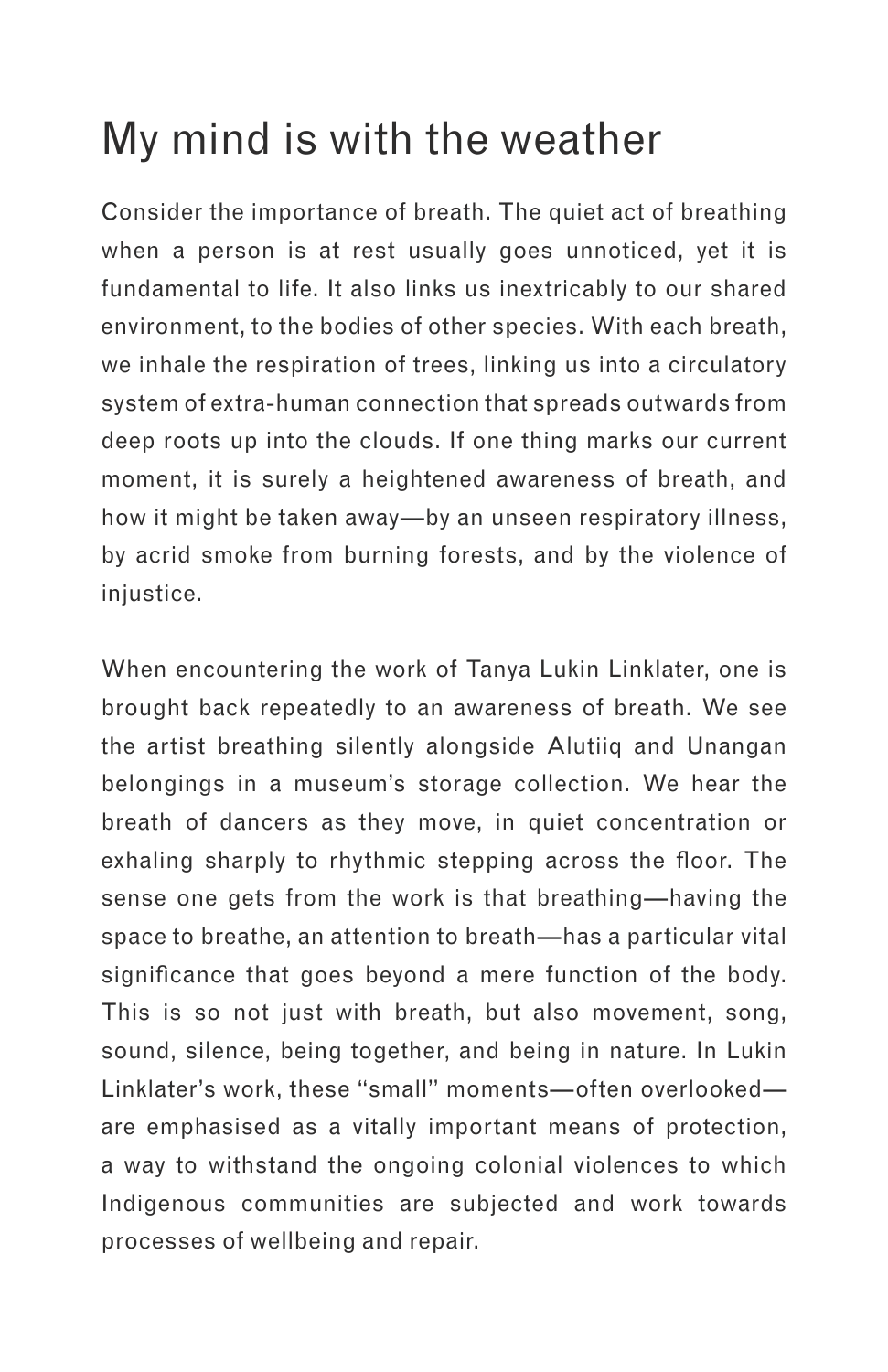Born in the Kodiak archipelago of Alaska, Lukin Linklater has lived and worked in Nbisiing Anishinabek territory in northern Ontario for more than a decade. Over this time she has developed a multi-layered and diverse body of work in performance, installation, sound, film, and dance. She also writes, with a powerful practice of prose poetry, which sits alongside and often enters into her gallery-based work. For *My mind is with the weather,* her first solo exhibition at a public museum, she is showing three recent films, one of which draws from a highly autobiographical text included in her recent book of poetry *Slow Scrape*, and a sculptural installation, which was developed with the artist and architect Tiffany Shaw.

For each of these artworks, she has drawn in a community of others, directing, sometimes mentoring, and facilitating complex choreographies of production, even when this has required creative solutions for remote working during periods of lock-down. Often she works with members of her family including her children—as well as her wider community and others with whom she fosters long-time relationships, such as the dancers Ivanie Aubin-Malo, Ceinwen Gobert, the filmmaker Neven Lochhead, and the violinist Laura Ortman. These are familial and friendship circles that are nurtured and sustained over time. They represent a considered intention on the artist's part to nurture an ethic of care, one that is actively anti-colonial and rooted in Alutiiq ways of being. This set of principles of kindness and responsibility towards others—underlies every element of Lukin Linklater's work, both in her method of working and the "finished product". It is as fundamental to her work as breathing is to life.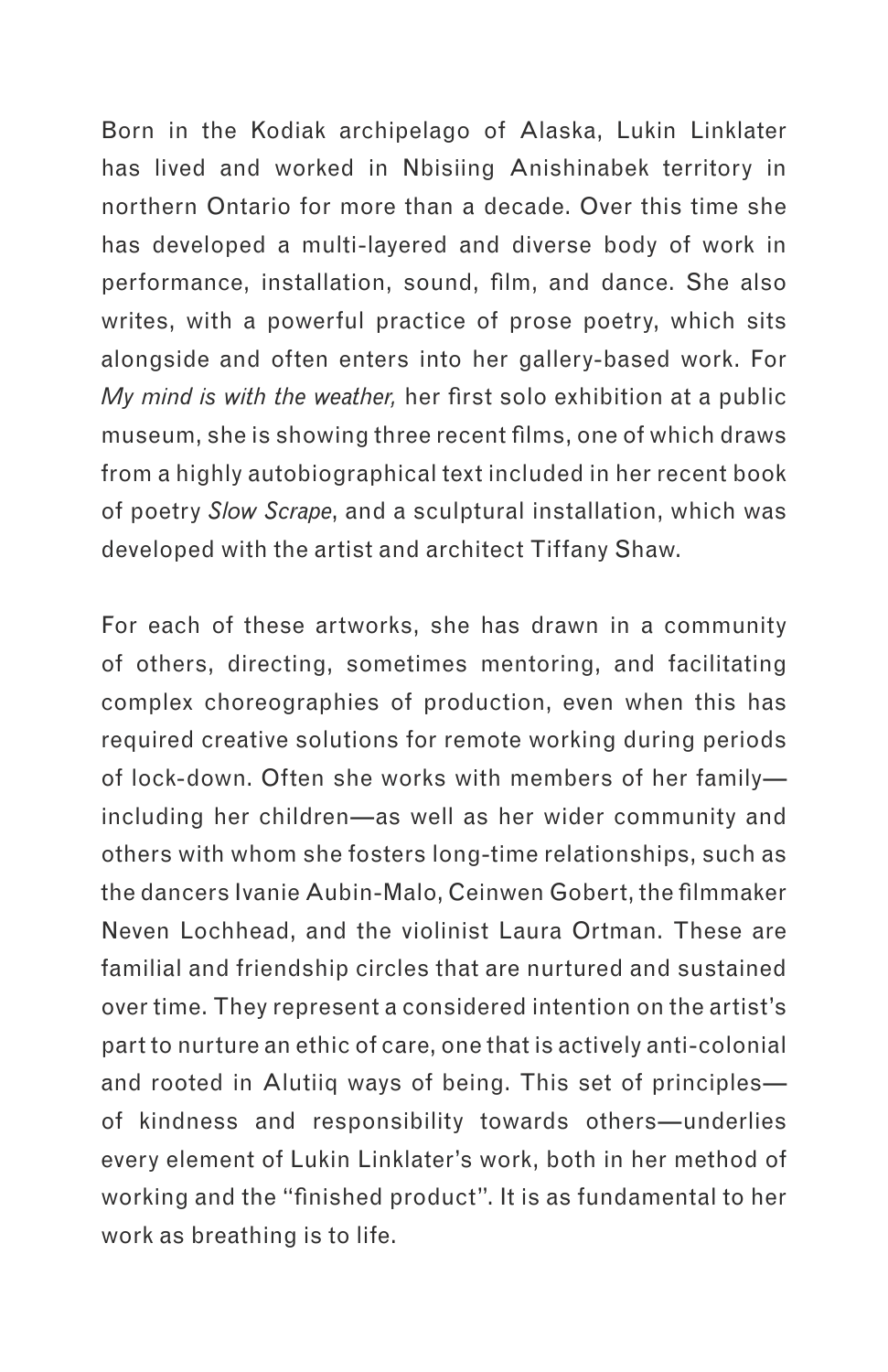*An amplification through many minds* (2019) takes as its subject the repatriation of cultural belongings from colonialism, a concern that runs through a number of Lukin Linklater's recent works. Commissioned by the San Francisco Museum of Modern Art, the film begins with the artist visiting Alutiiq and Unangan belongings in the collection storage rooms of the Phoebe A. Hearst Museum of Anthropology. More than a "research visit", her presence there is an act of love and generosity. She breathes with, listens to, touches, and reflects on a collection of small sewing bags and baskets, treating them as though they were—in the artist's words—a "community of people" separated from their homelands. "It would be better if they were home", she reflects in the film.

For the second and third part of the work, scores for movement were created based on language that came to the artist after the experience of visiting and being close to the objects in the museum. We see three dancers in open rehearsals for camera at the San Francisco Museum of Modern Art's White Box, and one dance "performed" in the empty storage rooms of the Museum of Anthropology amid rows of locked cabinets. As the scrolling text explains, these bags and baskets—which were meant to be handled, to be held close to the body— are treated with pesticides when they enter the museum, rendering them forever toxic to human touch. One can imagine the dancer's rhythmic stepping and vigorous breathing transcending the museum's sterile air to bring them closeness and warmth, healing and home.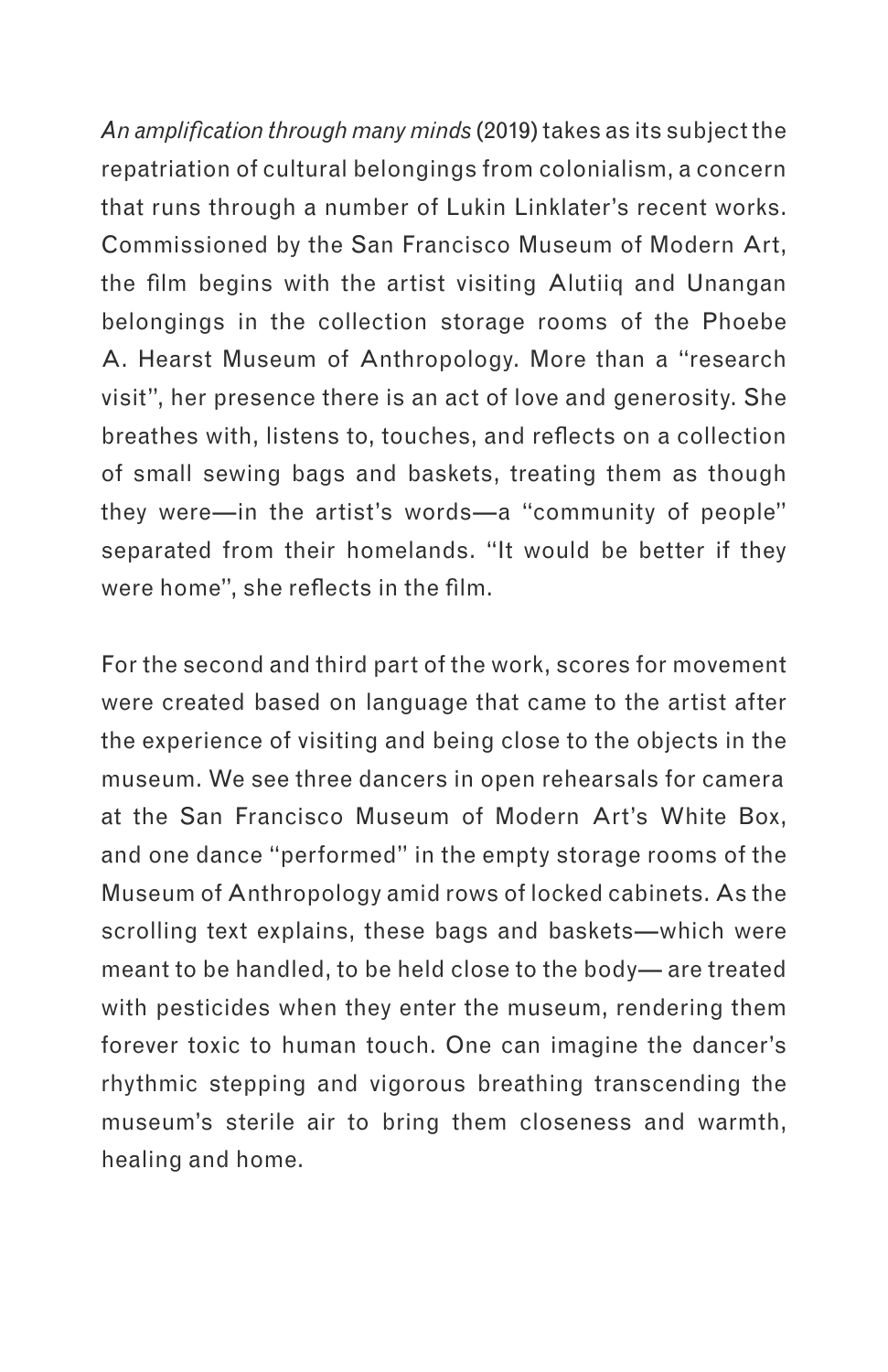Most of the film is wrapped in protective silence. For the main part, the sounds we hear are limited to the movement of bodies scraping and stepping across the floor. While we see the artist speaking, we never hear her reflections spoken aloud. Instead, we are privy to an accompanying text which runs through the film. This shares excerpts of her thoughts, as well as insights into the process of making the film. In the final scene, we read about the forest fires that impacted filming. As an epilogue of sorts, it offers a profound reflection on the far-reaching impact of colonial violences, stretching from the institutional practices that have torn these baskets and bags from their homelands to the current crisis of environmental collapse.

Commissioned for the 2019 Chicago Architecture Biennial, *Indigenous geometries* (2019) draws on the subterranean Alutiiq homes of South West Alaska, where Tanya Lukin Linklater grew up. It has been made with laminated ash wood local to the Chicago area, which was curved into components called spines, in reference to traditional Alutiiq steam-bending techniques.

The impetus for the work first came about in 2018 when a group of Indigenous architects came to Lukin Linklater after a talk and asked her a question about how she might imagine a space for Indigenous performance. The time she spent with that question and subsequent conversations with Métis artist/ architect Tiffany Shaw that came about when Lukin Linklater invited her to join the project, were a vital part of how the work was conceived. Also important to her thinking was a series of short texts on American Indian theatre, which was written in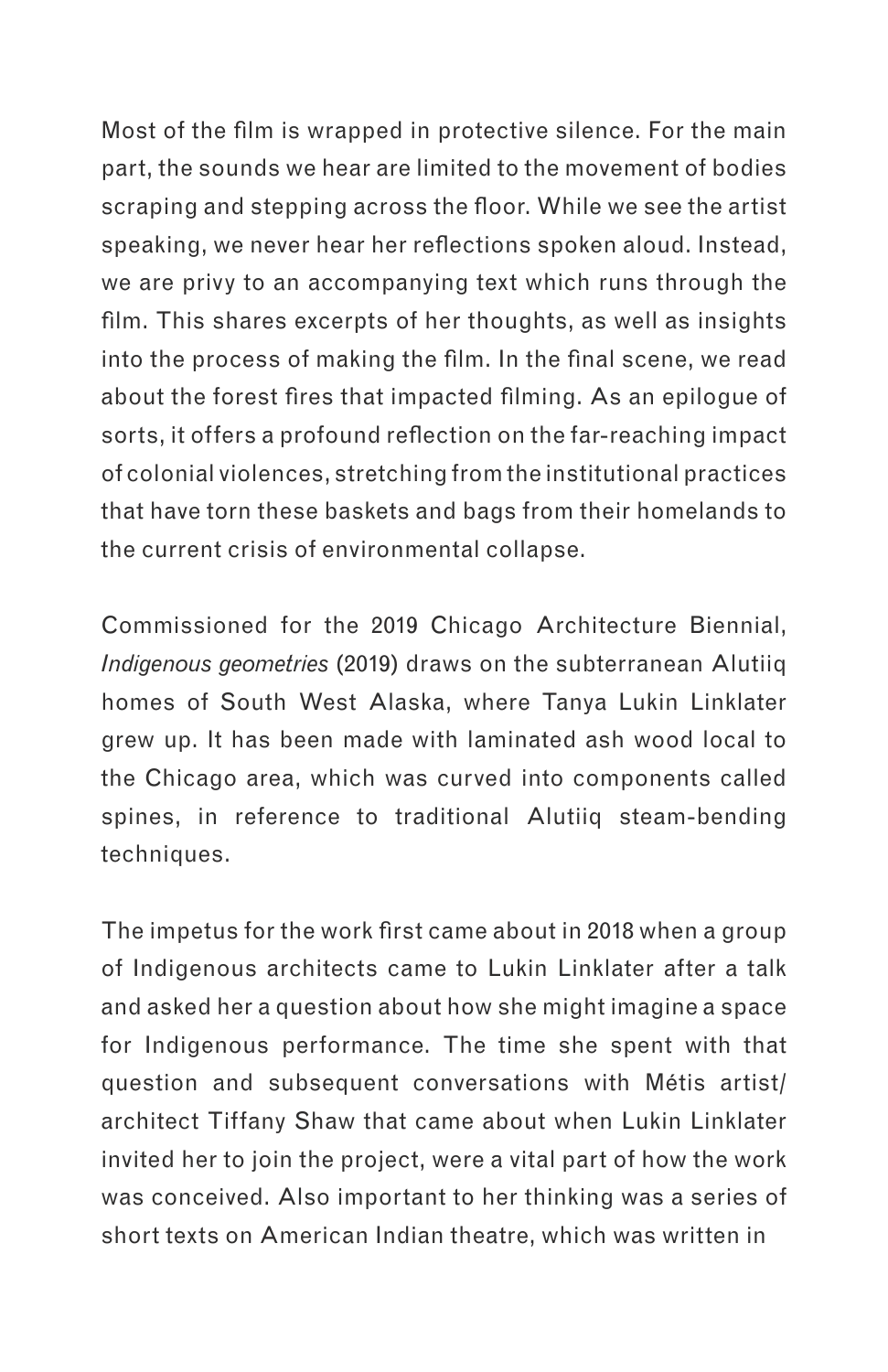1969 by faculty and students at the Institute of American Indian Arts, and which Lukin Linklater had been reading at that time.

Bringing these questions, readings, and conversations into alignment, *Indigenous geometries'* vessel-like form was originally used for performances by violinist Laura Ortman (White Mountain Apache) and dancers Ivanie Aubin-Malo (Maliseet) and Ceinwen Gobert. During their enactments, the dancers individually disassembled some of the spines by laying them gently to one side and moving within the work to the otherworldly reverberations of Ortman's violin.

For the presentation at Oakville Galleries, two spines from *Indigenous geometries* have remained at Lukin Linklater's home. With this resonant gesture, the artists point to the work that is being done to keep the home intact. To maintain one's space can be an act of resistance and a necessary protection, not only from federal violence, but also the strictures of the museum.

*Indigenous geometries* is considered a piece of contemporary Indigenous architecture. In reference to Indigenous material culture and construction methods, such as an Alutiiq home, it carries within it a specific worldview that exceeds the kinds of environments we usually encounter in a gallery. According to this understanding of the world, the artist tells us, sound and touch enters into and stays within the objects and materials around us. We therefore ask our audiences to be mindful of the words they speak nearby the work—to ensure they embody principles of kindness and responsibility towards all living things.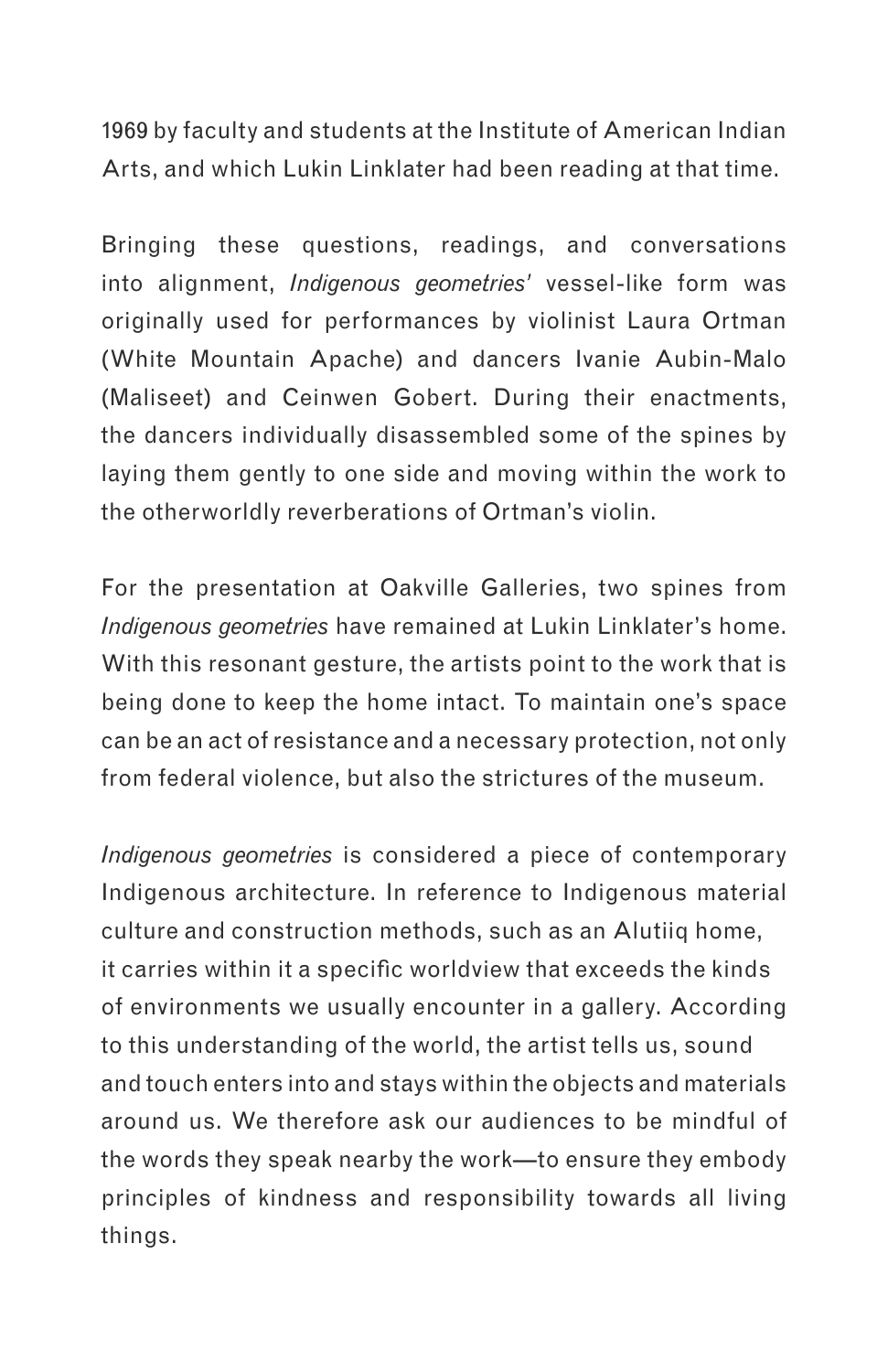*This moment an endurance to the end forever* (2020) builds on from where *Indigenous geometries* leaves off, using the two spines the artist has kept in her home as a starting point. Lukin Linklater began filming this work just as the first lock-downs occurred at the beginning of the COVID-19 pandemic. It opens with a view of the artist in her home performing a sequence of movements alongside the two spines that she has kept in her home. Shot on super 8 film (the classic home movie medium prevalent in the 1980s when the artist was growing up), the work reflects on notions of home, and the continued work Indigenous communities are undertaking to ensure its protection and repair.

For the second part of the film, the artist worked again with dancers Gobert and Aubin-Malo. Their movements were choreographed remotely in rehearsals over zoom (due to the pandemic), and then filmed at the side of a river. Stretching from sunrise to sunset, the work evokes the course of one day.

One of the major structuring elements of this film is the notion of breath. Drawing on Alutiiq breathing traditions, the artist and dancers together concentrated on textures and tones of air that move outwards from the body. They reflected, for example, on the density of breath when it is close to the body and earth, and its dissipation into the atmosphere as it moves outwards towards the cosmos. The work was created at a time of widespread protest against the police killing of George Floyd, outcry against state violence inflicted on Indigenous communities, and when smoke from forest fires and respiratory illness rendered breathing unsafe.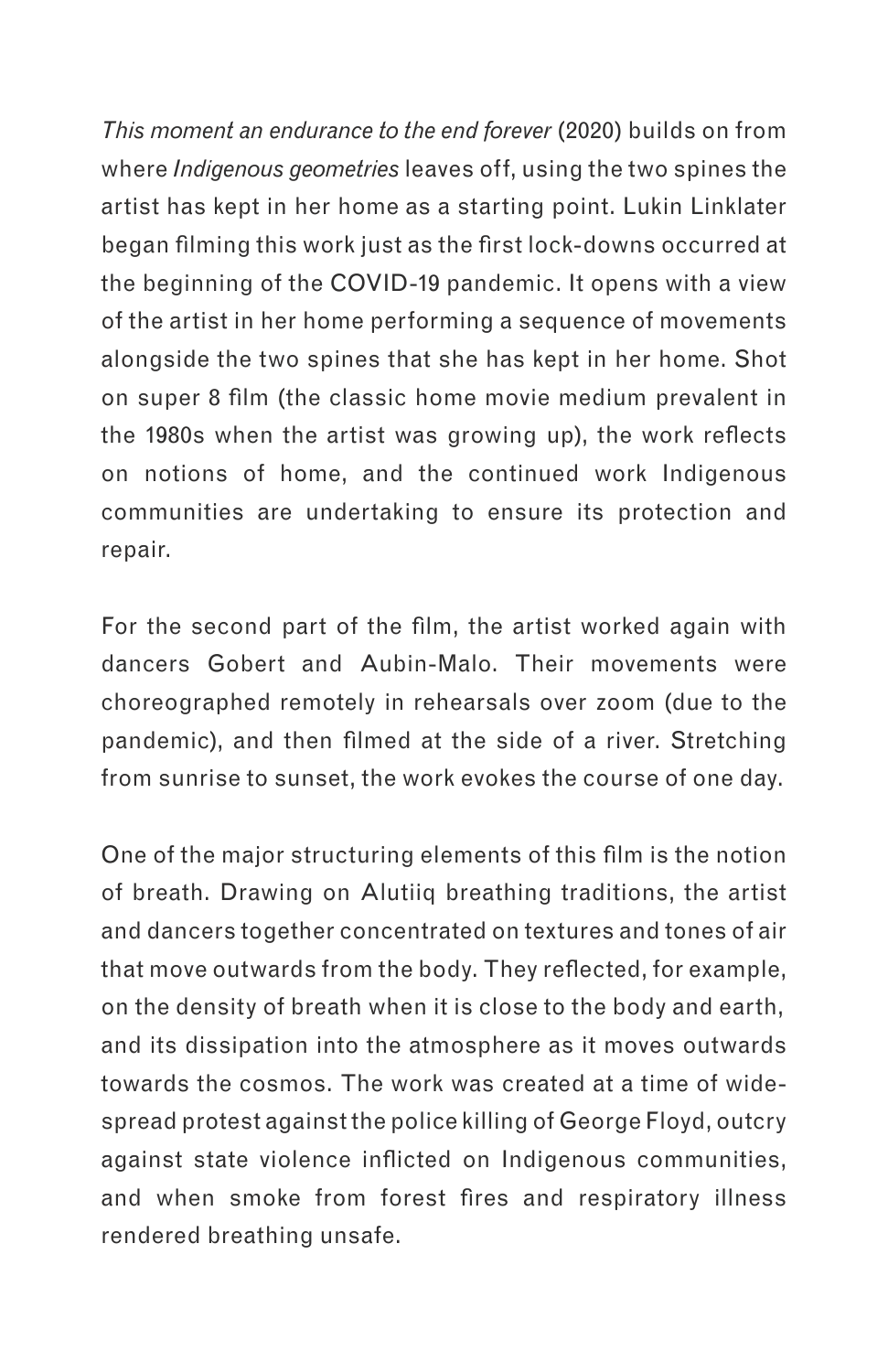The subject of breath, then, becomes a direct way to address the current moment we're in, as well as a way of moving towards health, healing, and repair.

The title of the work is taken from the following text written by Tanya Lukin Linklater:

*We inhale swell heave billow fall. We exhale shiver pulse weep echo. This breath, this life all around us. We yearn for moments that are only ever now with no memory and no end, no density of time in the body. We sense feel discern an endurance an insistence a continuance a history that is ever present and always now. We inhale song, breathe language. We exhale sigh pant gust gasp, sounding. We recall a sigh shared amongst strangers. We reach for a breath repaired. This moment an endurance to the end forever.*

Language has been a major element of Lukin Linklater's work from the beginning of her career, with written texts—some transcribed from oral histories told by relatives—in Cree, Alutiiq, and English forming part of installations and films, and providing the score for sound and dance choreographies. She also has a writing practice that sits alongside her work as a visual artist, and in 2020 published a book of prose poems entitled *Slow Scrape*. *, not like us. Not like us,* (2022) draws from two particular pages of that book, excerpts of a highly moving autobiographical text reflecting on movement, home, family relationships, the experience and memory of childhood and how it is made and unmade in images and words.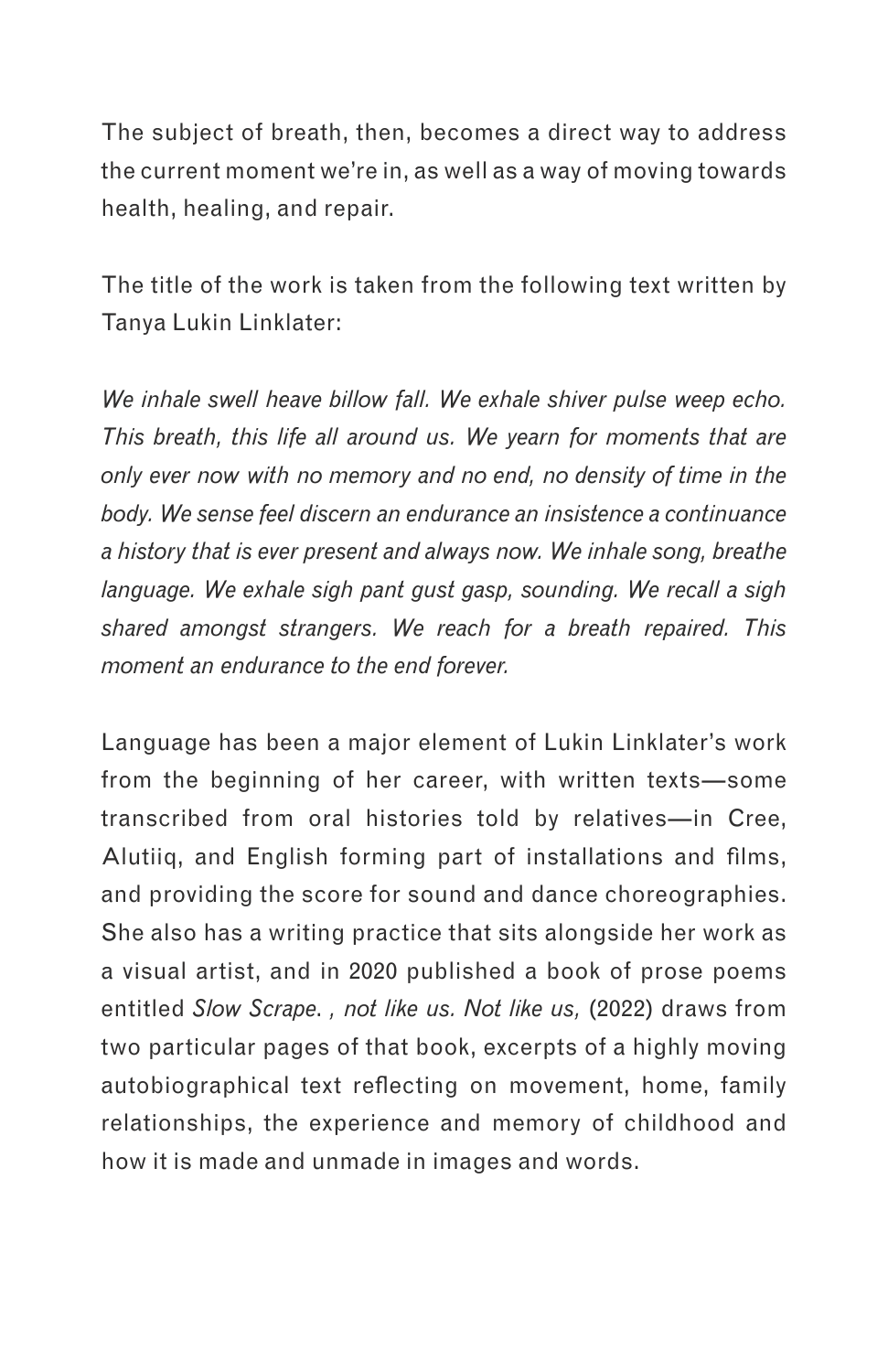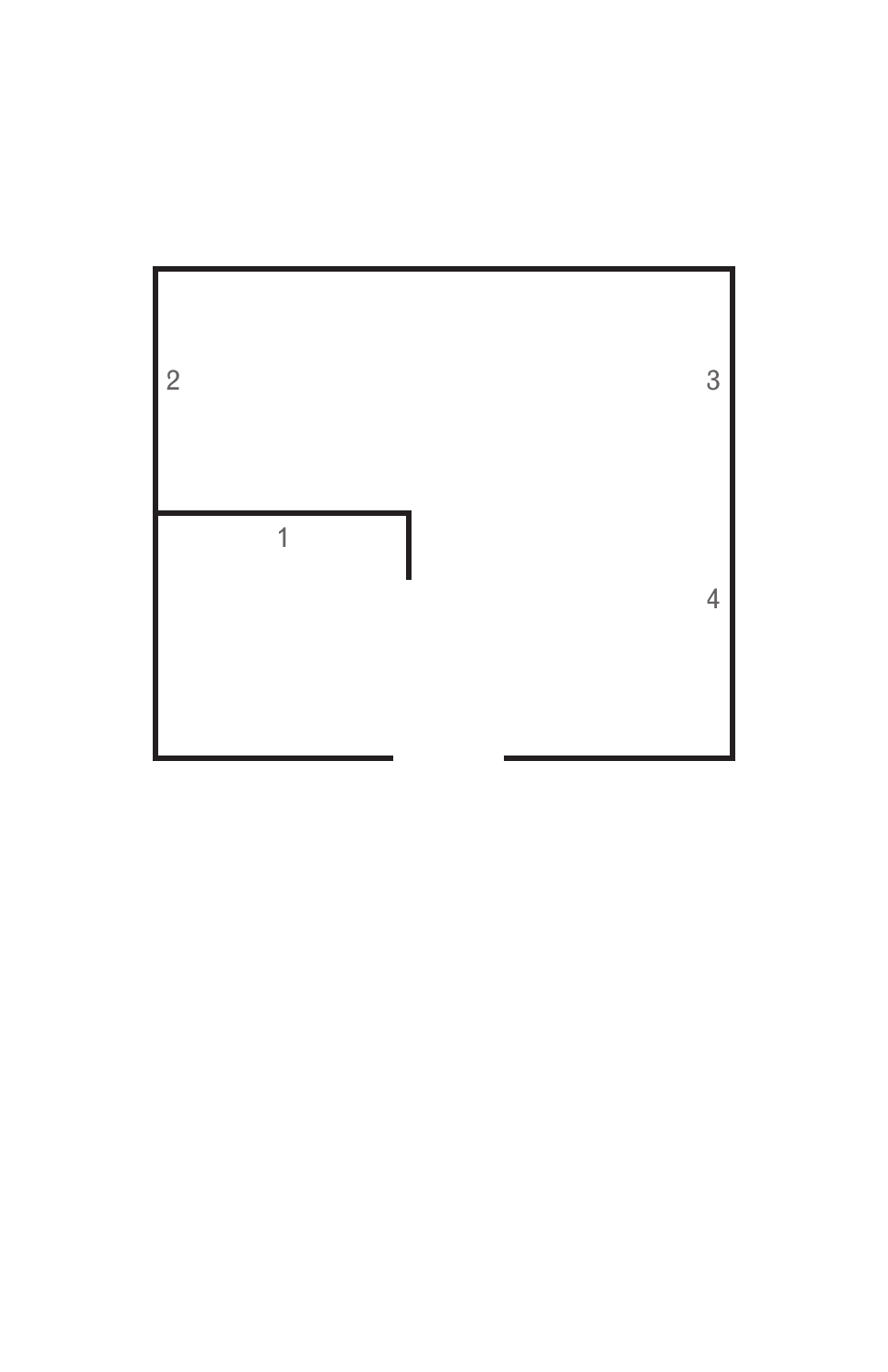1 Tanya Lukin Linklater *An amplification through many minds,* 2019 Single channel projection with sound 36 minutes, 42 seconds

> With Ivanie Aubin-Malo, Ceinwen Gobert, Eungie Joo, Tanya Lukin Linklater, Danah Rosales and Jovanna Venegas. Camera and edit by Neven Lochhead.

A commission for SFMOMA in cooperation with the Phoebe A. Hearst Museum of Anthropology. With support from White Water Gallery and Queen's University.

2 Tanya Lukin Linklater

*This moment an endurance to the end forever,* 2020 Single channel projection with sound 23 minutes, 17 seconds

With Ivanie Aubin-Malo, Ceinwen Gobert and Tanya Lukin Linklater. Camera by Duane Linklater, Neven Lochhead, and Eric Robillard. Sound and Edit by Neven Lochhead. Colour correction by Ian Passy.

A commission for Commonwealth by Beta-Local, the Institute for Contemporary Art at VCU, and Philadelphia Contemporary. With support from Canada Council for the Arts.

3 Tanya Lukin Linklater with Tiffany Shaw *Indigenous geometries,* 2019 Cold rolled steel, laminated ash, paint, matte polyurethane, hardware 84" x 107" x 107"

A commission for Chicago Architecture Biennial 2019. Agnes Etherington Art Centre, Queen's University, Kingston. Purchase, Donald Murray Shepherd Fund, 2021 (65-001)

Tanya Lukin Linklater *, not like us. Not like us,* 2022 Single channel video with sound 15 minutes, 1 second 4

> With Ivanie Aubin-Malo, Ceinwen Gobert and Neven Lochhead. With support from Canada Council for the Arts.